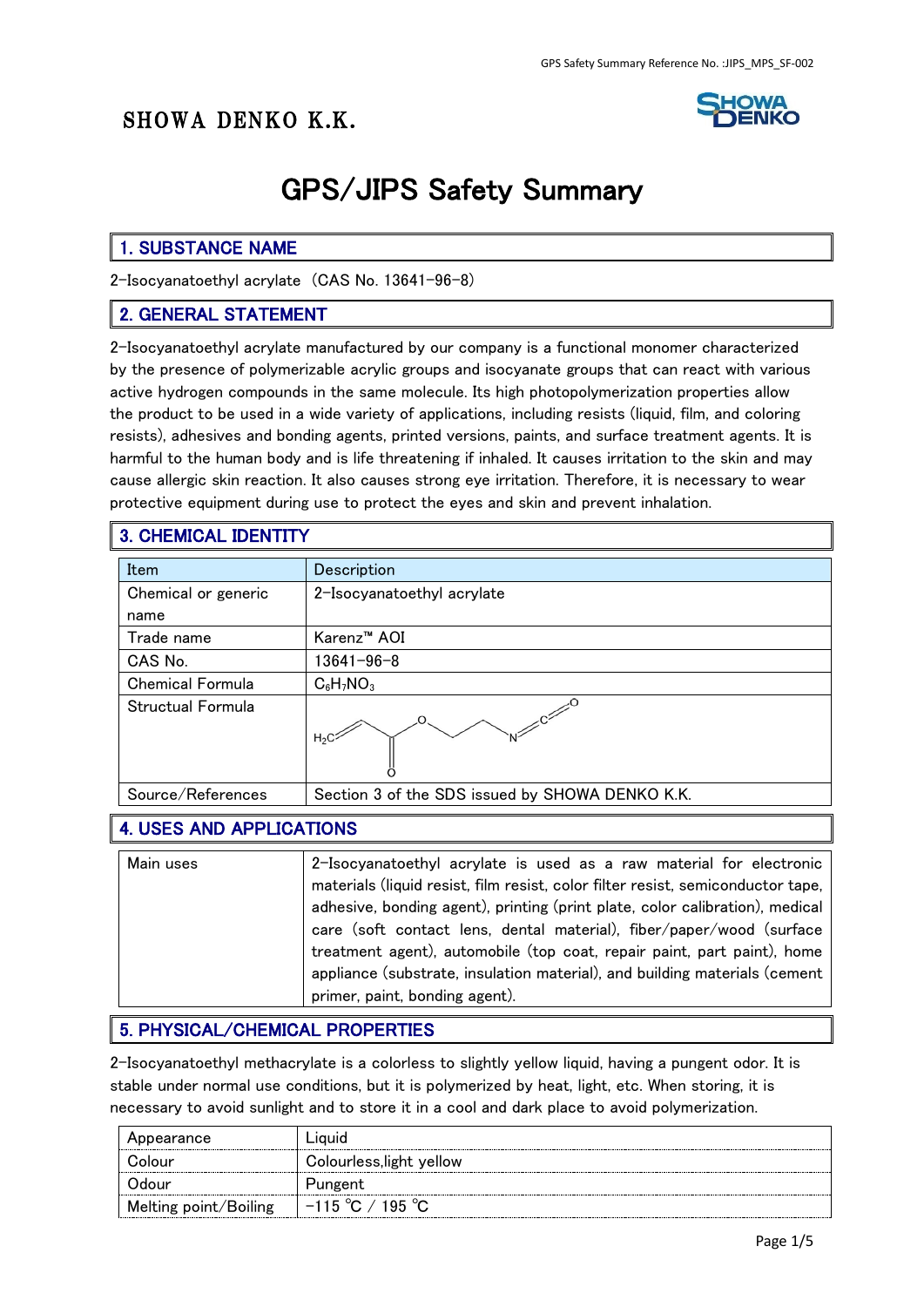| Flash point                | 92 °C (Cleveland open style)                           |
|----------------------------|--------------------------------------------------------|
| Vapour pressure            | 30 Pa $(25^{\circ}C)$                                  |
| Relative density           | 1.13 $(23^{\circ}C)$                                   |
|                            | Not applicable (insoluble in water)                    |
| Partition coefficient $n-$ |                                                        |
| octanol/water              | ∣6                                                     |
| (Log Pow)                  |                                                        |
| Sources/references         | Section 9 and 10 of the SDS issued by SHOWA DENKO K.K. |

## 6. HEALTH EFFECTS

| Effect assessment                                   | Results (GHS Hazard Classification)            |
|-----------------------------------------------------|------------------------------------------------|
| Acute toxicity (oral)                               | Category 3 Toxic if swallowed.                 |
| Acute toxicity (dermal)                             | Classification not possible.                   |
| Acute toxicity (inhalation:gas)                     | Not classified.                                |
| Acute toxicity (inhalation: vapour)                 | Category 1 Fatal if inhaled.                   |
| Acute toxicity (inhalation: dust, mist)             | Classification not possible.                   |
| Skin corrosion/irritation                           | Category 1C Causes severe skin burns.          |
| Serious eye damage/eye irritation,                  | Category 1 Causes serious eye damage.          |
|                                                     | Category 1 May cause allergy or asthma         |
| Respiratory sensitisation                           | symptoms or breathing difficulties if inhaled. |
| Skin sensitisation                                  | Category 1 May cause an allergic skin          |
|                                                     | reaction.                                      |
| Germ cell mutagenicity                              | Not classified.                                |
| Carcinogenicity                                     | Classification not possible.                   |
| Reproductive toxicity                               | Not classified.                                |
|                                                     | Category 1 Causes<br>damage<br>to<br>organs    |
| Specific target organ toxicity $-$ Single exposure, | (respiratory system).                          |
| Specific target organ toxicity (repeated            | Not classified.                                |
| exposure)                                           |                                                |
| Aspiration hazard                                   | Classification not possible.                   |
| Referencese                                         | Section 2 and 11 of SDS issued by SHOWA        |
|                                                     | DENKO K.K.                                     |

• GHS (Globally Harmonized System of Classification and Labelling of Chemicals): A system that classifies chemicals according to the type and degree of hazards, labels the information, and provides safety data sheets according to globally harmonized rules.

• Not classified: Sufficient information has been obtained to implement the GHS classification, and as a result of the classification, it does not fall under any of the hazard categories specified in the GHS. It is considered to be a lower hazard; There is not enough information for GHS classification, and classification is not possible.

• Classification not possible: Classification is not possible because there is no sufficiently reliable data to make judgment on GHS classification after examining various information sources and in-house data, etc; Since the priority of physical state, chemical structure, chemical property, and hazard items used in the GHS classification procedures does not fall under the category, it is not subject to the classification for the category.

## 7. ENVIRONMENTAL EFFECTS

| Effect assessment                            | Results (GHS Hazard Classification)        |
|----------------------------------------------|--------------------------------------------|
| Hazardous to the aquatic environment, short- | Category 2 Toxic to aquatic life           |
| term (acute)                                 |                                            |
| Hazardous to the aquatic environment, long-  | Category 2 Toxic to aquatic life with long |
| term (chronic)                               | lasting effects.                           |
| Hazardous to the ozone layer                 | Classification not possible.               |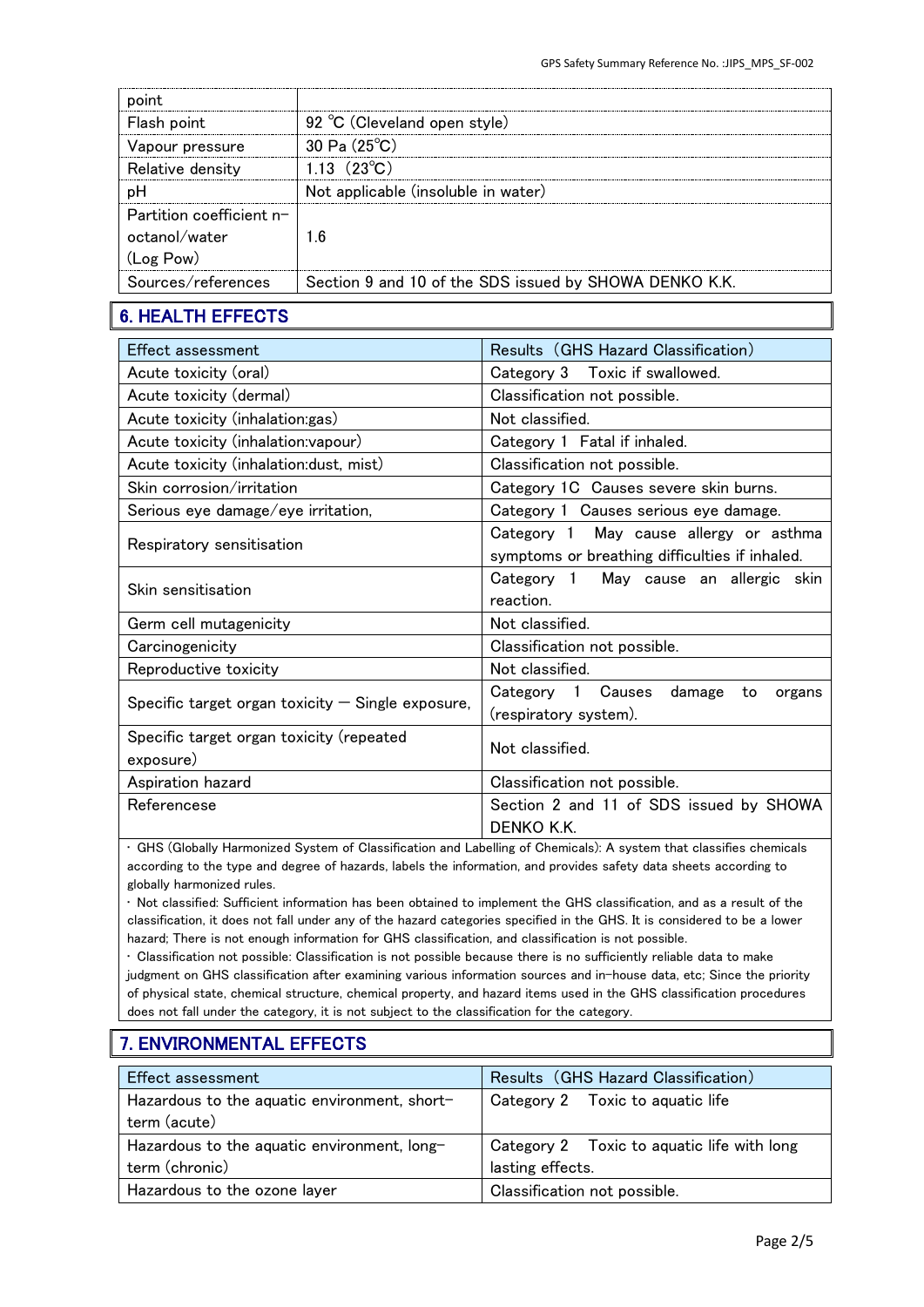| Sources/references | Sections 2 and 12 of the SDS issued by |
|--------------------|----------------------------------------|
|                    | SHOWA DENKO K.K.                       |

| Environmental fate/dynamics |                                                                       |  |  |
|-----------------------------|-----------------------------------------------------------------------|--|--|
| Mobility in soil            | log Koc=2.0                                                           |  |  |
| Persistence/degradabili     | Biodegradation test (28days) Non-biodegradable (Percentage            |  |  |
| ty                          | degradation 53.5%)                                                    |  |  |
|                             | Biodegradation test test substance: disappeared, several              |  |  |
|                             | biodegradation products: residue                                      |  |  |
|                             | Biodegradation test (28days) Biodegradable (Percentage degradation    |  |  |
|                             | 86.2%)                                                                |  |  |
| <b>Bioaccumulation</b>      | $log Pow = 1.6$                                                       |  |  |
| potential                   | $BCF=0.46 - 7.08$ (zebrafish, 28 days)                                |  |  |
|                             | Accumulation is suggested to be low.                                  |  |  |
| Conclusion about            | The criteria for persistent bioaccumulative and toxic (PBT; remaining |  |  |
| PBT/vPvB                    | persistently in the environment and possessing high bioaccumulation   |  |  |
|                             | potential and toxicity) and very persistent and very bioaccumulative  |  |  |
|                             | (vPvB; remaining very persistently in the environment and possessing  |  |  |
|                             | very high bioaccumulation potential) chemicals are believed to        |  |  |
|                             | inapplicable.                                                         |  |  |
| Sources/references          | Sections 12 of the SDS issued by SHOWA DENKO K.K.                     |  |  |

## 8. EXPOSURE

| Detals             | Exposure potentials through main uses                                                                                                                                                                                                                                                                                                                                                  |  |  |
|--------------------|----------------------------------------------------------------------------------------------------------------------------------------------------------------------------------------------------------------------------------------------------------------------------------------------------------------------------------------------------------------------------------------|--|--|
| Occupational       | Exposure to this product occurs in manufacturing facilities and various                                                                                                                                                                                                                                                                                                                |  |  |
| exposures          | industrial facilities that use the substance, but the exposure in operators<br>is relatively low because all of them are in closed processes under<br>controlled conditions; therefore, there is almost no possibility of<br>atmospheric release of the product. However, inhalation and contact<br>with the skin/eyes may occur during sampling, filling, and transfer<br>operations. |  |  |
| Consumer exposures | This product is not used directly by general consumers.                                                                                                                                                                                                                                                                                                                                |  |  |
| Environmental      | Since our company products are typically manufactured and used in                                                                                                                                                                                                                                                                                                                      |  |  |
| exposures          | closed processes, the potential for release into the environment is<br>limited.                                                                                                                                                                                                                                                                                                        |  |  |
| Precautions        | If there is a possibility of exposure in other uses, take appropriate<br>measures with reference to recommended risk management measures.                                                                                                                                                                                                                                              |  |  |

## 9. RISK MANAGEMENT RECOMMENDATIONS

Recommended risk management measures can minimize risks to workers, consumers, and the environment from Section 8 exposure scenarios.

| <b>Detals</b> | Risk management recommendations                                     |  |
|---------------|---------------------------------------------------------------------|--|
| Worker        | Technical measures, local exhaust, and general ventilation          |  |
|               | Provide both local exhaust ventilation and general room ventilation |  |
|               | equipment at the site of manufacture, storage, or handling of our   |  |
|               | company products, and provide emergency showers and emergency       |  |
|               | eyewash facility near the handling site.                            |  |
|               | Permissible concentration                                           |  |
|               | It is not established.                                              |  |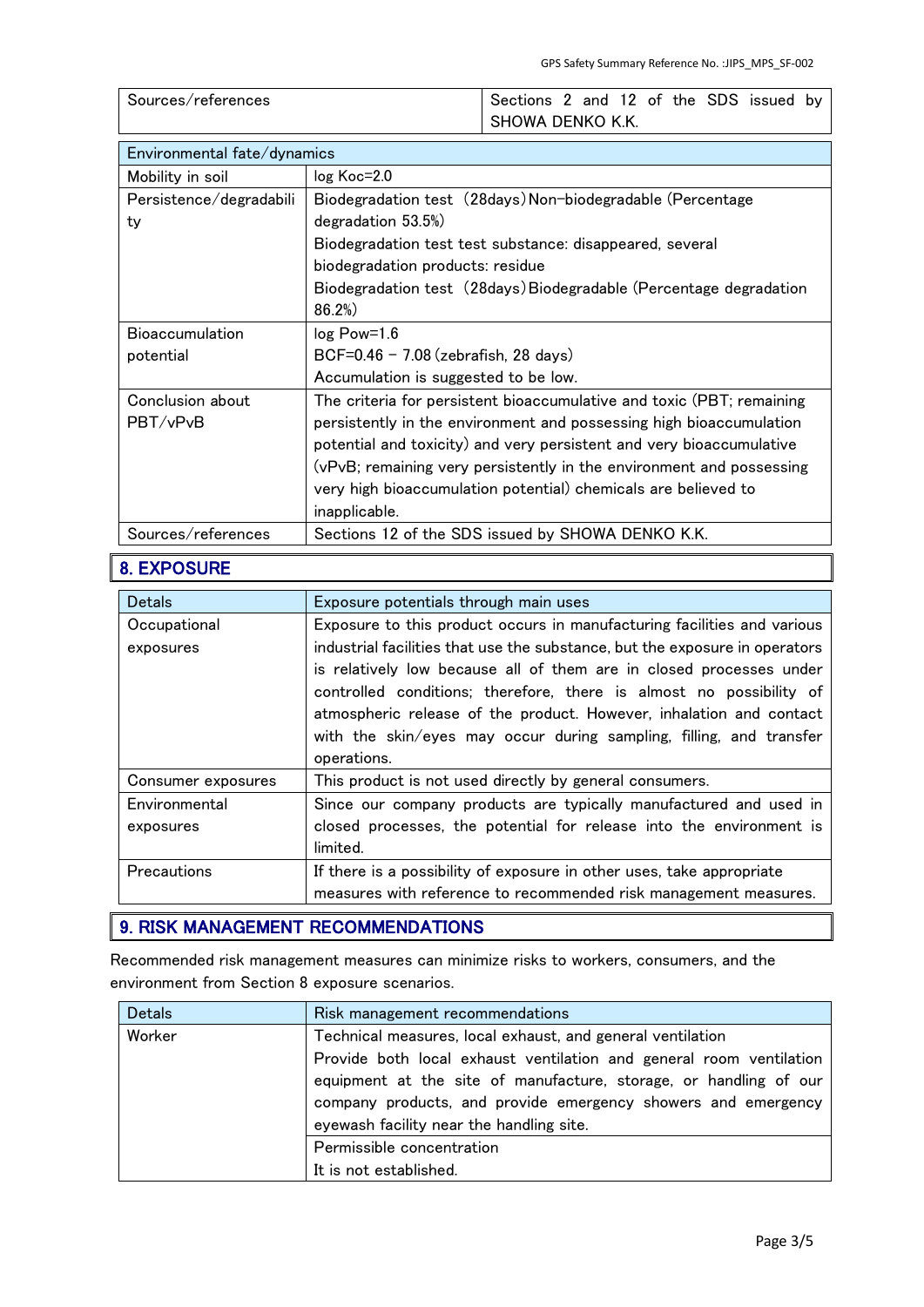|                           | Protective equipment                                                         |  |  |
|---------------------------|------------------------------------------------------------------------------|--|--|
|                           | During operation, wear a gas mask for organic gas, gloves, apron, and        |  |  |
|                           | boots (use a chloroprene rubber protective equipment because it              |  |  |
|                           | penetrates nitrile rubber and vinyl chloride protective equipment) to        |  |  |
|                           | avoid contact with the skin; also use goggles to prevent air from            |  |  |
|                           | entering so that eye irritation can be avoided.                              |  |  |
|                           | Precautions                                                                  |  |  |
|                           | The operation manager should educate operators about the selection of        |  |  |
|                           | appropriate protective equipment, proper usage method, and control           |  |  |
|                           | method of the work site.                                                     |  |  |
| Consumer                  | This product is not used directly by general consumers.                      |  |  |
| Environment               | Take care not to discharge the spilled product into rivers, etc., and affect |  |  |
|                           | the environment. Since the product has a strong odor or irritancy, take      |  |  |
|                           | appropriate measures, such as notifying people in the vicinity of the        |  |  |
|                           | leakage.                                                                     |  |  |
| Special notes             | If the product leaks, allow it to be absorbed by an absorbent, such as       |  |  |
| (emergency measures       | vermiculite, sawdust, and sand, and treat it with dilute ammonia water       |  |  |
| in case of leakage, etc.) | (e.g., 50% ethylene glycol water mixed with concentrated ammonia             |  |  |
|                           | water $[1/10$ amount]). Immediately remove ignition sources from the         |  |  |
|                           | vicinity and prepare suitable extinguishing media (foam, carbon dioxide,     |  |  |
|                           | powder).                                                                     |  |  |
| Precautions               | For normal handling, emergency response, disposal, and transportation        |  |  |
|                           | control measures, refer to sections 4, 5, 6, 7, 8, 13, and 14 of the SDS     |  |  |
|                           | issued by Showa Denko K.K.                                                   |  |  |

## 10. STATE AGENCY REVIEW

| Hazard assessment   |            | Situations of review                                                         |
|---------------------|------------|------------------------------------------------------------------------------|
| International       | Chemical I | none                                                                         |
| <b>Safety Cards</b> |            |                                                                              |
| <b>OECD HPV</b>     |            | none                                                                         |
| <b>REACH</b>        |            | https://echa.europa.eu/substance-information/-<br>/substanceinfo/100.105.368 |

## 11. REGULATORY INFORMATION/GHS CLASSIFICATION AND LABELLING INFORMATION

When using the product outside Japan, it must be handled in accordance with applied laws and regulations in that country or territory.

| <b>Hazards</b>        | Classification results (hazard information)               |  |  |  |  |
|-----------------------|-----------------------------------------------------------|--|--|--|--|
| Physical hazards      | Flammable liquids, Category 4                             |  |  |  |  |
| Health hazards        | Acute toxicity (oral), Category 3                         |  |  |  |  |
|                       | Acute toxicity (inhalation:vapour) Category 1             |  |  |  |  |
|                       | Skin corrosion/irritation Category 1C                     |  |  |  |  |
|                       | Serious eye damage/eye irritation, Category 1             |  |  |  |  |
|                       | Respiratory sensitization, Category 1                     |  |  |  |  |
|                       | Skin sensitisation, Category 1                            |  |  |  |  |
|                       | Specific target organ toxicity (single exposure) Category |  |  |  |  |
|                       | (respiratory system)                                      |  |  |  |  |
| Environmental hazards | Hazardous to the aquatic environment, short-term (acute)  |  |  |  |  |
|                       | Category 2                                                |  |  |  |  |